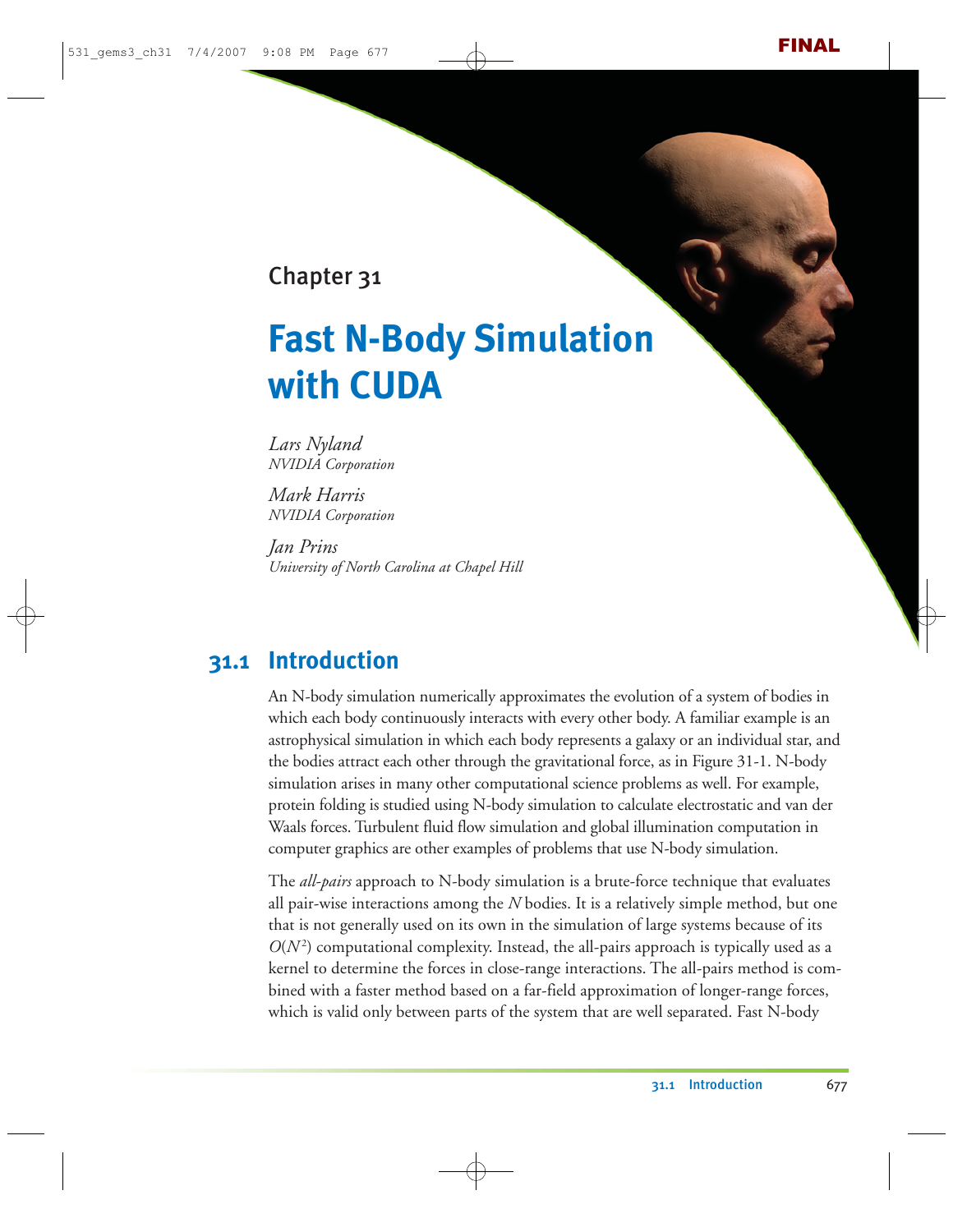

**Figure 31-1.** Frames from an Interactive 3D Rendering of a 16,384-Body System Simulated by Our Application

*We compute more than 10 billion gravitational forces per second on an NVIDIA GeForce 8800 GTX GPU, which is more than 50 times the performance of a highly tuned CPU implementation.*

algorithms of this form include the Barnes-Hut method (BH) (Barnes and Hut 1986), the fast multipole method (FMM) (Greengard 1987), and the particle-mesh methods (Hockney and Eastwood 1981, Darden et al. 1993).

The all-pairs component of the algorithms just mentioned requires substantial time to compute and is therefore an interesting target for acceleration. Improving the performance of the all-pairs component will also improve the performance of the far-field component as well, because the balance between far-field and near-field (all-pairs) can be shifted to assign more work to a faster all-pairs component. Accelerating one component will offload work from the other components, so the entire application benefits from accelerating one kernel.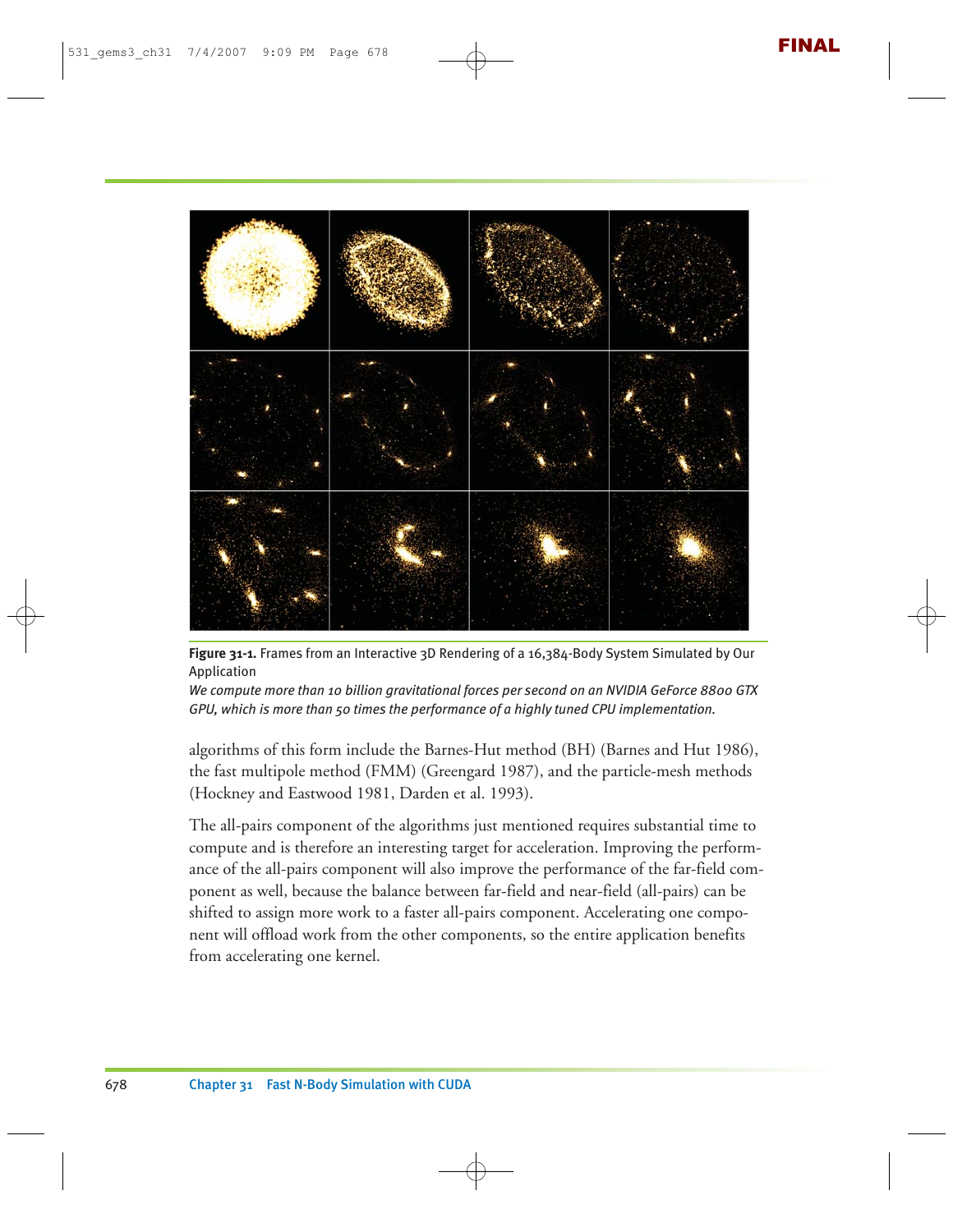In this chapter, we focus on the all-pairs computational kernel and its implementation using the NVIDIA CUDA programming model. We show how the parallelism available in the all-pairs computational kernel can be expressed in the CUDA model and how various parameters can be chosen to effectively engage the full resources of the NVIDIA GeForce 8800 GTX GPU. We report on the performance of the all-pairs N-body kernel for astrophysical simulations, demonstrating several optimizations that improve performance. For this problem, the GeForce 8800 GTX calculates more than 10 billion interactions per second with *N* = 16,384, performing 38 integration time steps per second. At 20 flops per interaction, this corresponds to a sustained performance in excess of 200 gigaflops. This result is close to the theoretical peak performance of the GeForce 8800 GTX GPU.

#### **31.2 All-Pairs N-Body Simulation**

We use the gravitational potential to illustrate the basic form of computation in an allpairs N-body simulation. In the following computation, we use bold font to signify vectors (typically in 3D). Given *N* bodies with an initial position **x***<sup>i</sup>* and velocity **v***<sup>i</sup>* for  $1 \leq i \leq N$ , the force vector  $f_{ij}$  on body *i* caused by its gravitational attraction to body *j* is given by the following:

$$
\mathbf{f}_{ij} = G \frac{m_i m_j}{\left\| \mathbf{r}_{ij} \right\|^2} \cdot \frac{\mathbf{r}_{ij}}{\left\| \mathbf{r}_{ij} \right\|},
$$

where  $m_i$  and  $m_j$  are the masses of bodies *i* and *j*, respectively;  $\mathbf{r}_{ii} = \mathbf{x}_i - \mathbf{x}_i$  is the vector from body *i* to body *j*; and *G* is the gravitational constant. The left factor, the *magnitude* of the force, is proportional to the product of the masses and diminishes with the square of the distance between bodies *i* and *j*. The right factor is the *direction* of the force, a unit vector from body *i* in the direction of body *j* (because gravitation is an attractive force).

The total force  $\mathbf{F}_i$  on body *i*, due to its interactions with the other  $N-1$  bodies, is obtained by summing all interactions:

$$
\mathbf{F}_i = \sum_{\substack{1 \leq j \leq N \\ j \neq i}} \mathbf{f}_{ij} = Gm_i \cdot \sum_{\substack{1 \leq j \leq N \\ j \neq i}} \frac{m_j \mathbf{r}_{ij}}{\|\mathbf{r}_{ij}\|^3}.
$$

**r**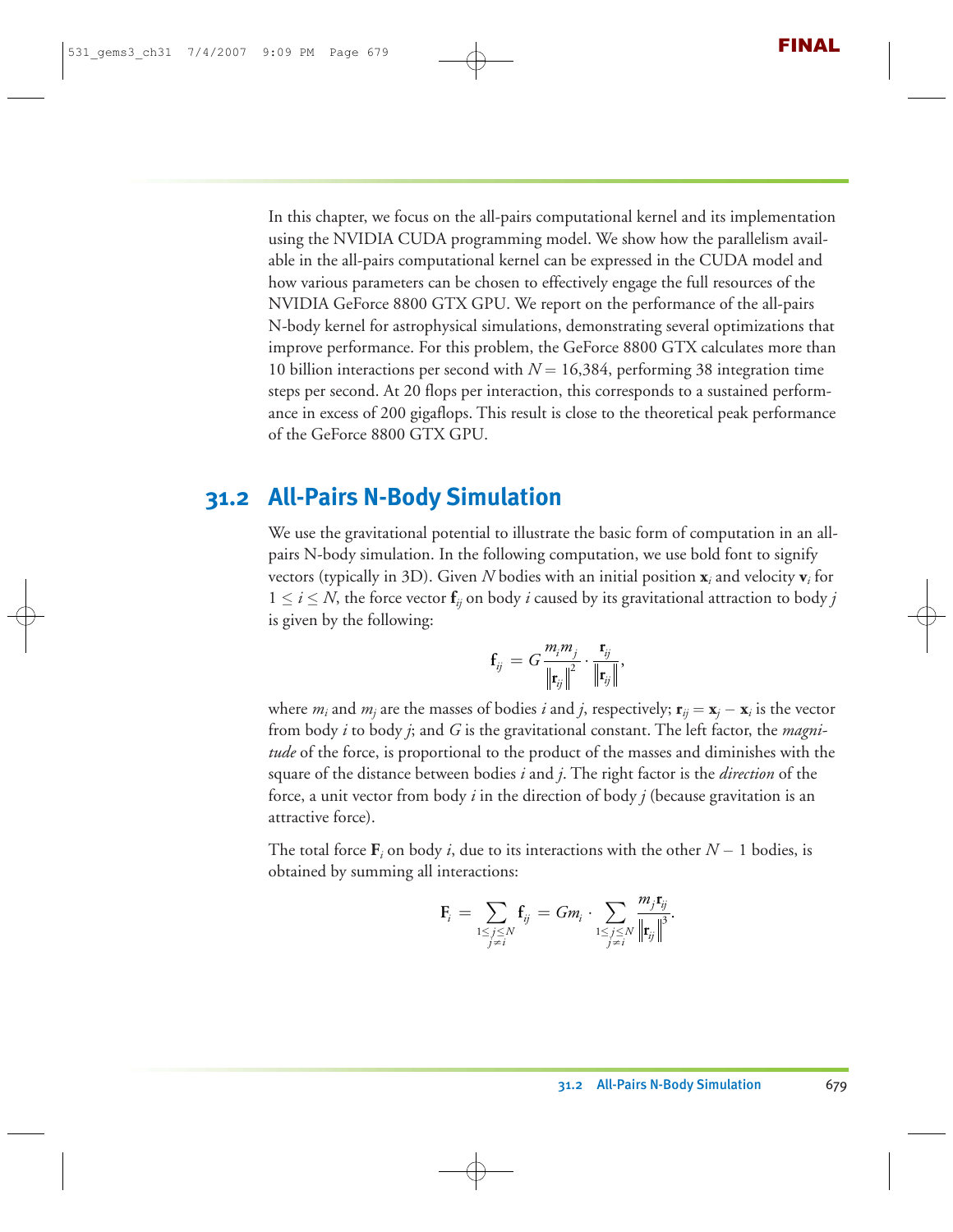As bodies approach each other, the force between them grows without bound, which is an undesirable situation for numerical integration. In astrophysical simulations, collisions between bodies are generally precluded; this is reasonable if the bodies represent galaxies that may pass right through each other. Therefore, a *softening factor*  $\varepsilon^2 > 0$  is added, and the denominator is rewritten as follows:

$$
\mathbf{F}_i \approx Gm_i \cdot \sum_{1 \leq j \leq N} \frac{m_j \mathbf{r}_{ij}}{\left(\left\|\mathbf{r}_{ij}\right\|^2 + \varepsilon^2\right)^{3/2}}.
$$

Note the condition  $j \neq i$  is no longer needed in the sum, because  $f_{ii} = 0$  when  $\varepsilon^2 > 0$ . The softening factor models the interaction between two Plummer point masses: masses that behave as if they were spherical galaxies (Aarseth 2003, Dyer and Ip 1993). In effect, the softening factor limits the magnitude of the force between the bodies, which is desirable for numerical integration of the system state.

To integrate over time, we need the acceleration  $\mathbf{a}_i = \mathbf{F}_i/m_i$  to update the position and velocity of body *i*, and so we simplify the computation to this:

$$
\mathbf{a}_{i} \approx G \cdot \sum_{1 \leq j \leq N} \frac{m_{j} \mathbf{r}_{ij}}{\left(\left\|\mathbf{r}_{ij}\right\|^{2} + \varepsilon^{2}\right)^{3/2}}.
$$

The integrator used to update the positions and velocities is a leapfrog-Verlet integrator (Verlet 1967) because it is applicable to this problem and is computationally efficient (it has a high ratio of accuracy to computational cost). The choice of integration method in N-body problems usually depends on the nature of the system being studied. The integrator is included in our timings, but discussion of its implementation is omitted because its complexity is *O*(*N*) and its cost becomes insignificant as *N* grows.

# **31.3 A CUDA Implementation of the All-Pairs N-Body Algorithm**

We may think of the all-pairs algorithm as calculating each entry  $f_{ij}$  in an  $N \times N$  grid of all pair-wise forces.<sup>1</sup> Then the total force  $\mathbf{F}_i$  (or acceleration  $\mathbf{a}_i$ ) on body *i* is obtained from the sum of all entries in row *i*. Each entry can be computed independently, so there is  $\mathrm{O}(N^2)$  available parallelism. However, this approach requires  $\mathrm{O}(N^2)$  memory

<sup>1.</sup> The relation between reciprocal forces  $\mathbf{f}_{ji} = -\mathbf{f}_{ij}$  can be used to reduce the number of force evaluations by a factor of two, but this optimization has an adverse effect on parallel evaluation strategies (especially with small *N*), so it is not employed in our implementation.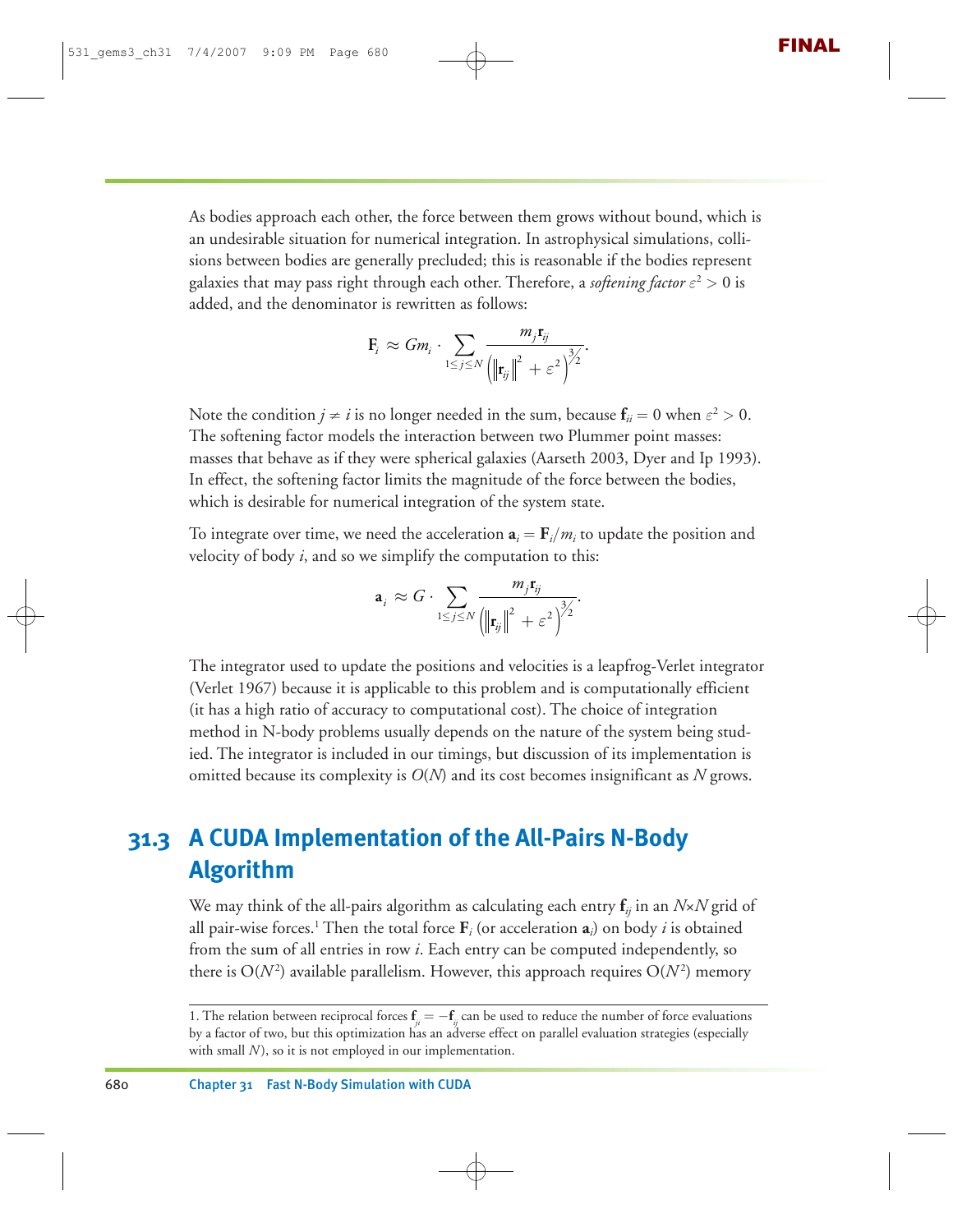and would be substantially limited by memory bandwidth. Instead, we serialize some of the computations to achieve the data reuse needed to reach peak performance of the arithmetic units and to reduce the memory bandwidth required.

Consequently, we introduce the notion of a computational *tile*, a square region of the grid of pair-wise forces consisting of *p* rows and *p* columns. Only 2*p* body descriptions are required to evaluate all  $p^2$  interactions in the tile ( $p$  of which can be reused later). These body descriptions can be stored in shared memory or in registers. The total effect of the interactions in the tile on the *p* bodies is captured as an update to *p* acceleration vectors.

To achieve optimal reuse of data, we arrange the computation of a tile so that the interactions in each row are evaluated in sequential order, updating the acceleration vector, while the separate rows are evaluated in parallel. In Figure 31-2, the diagram on the left shows the evaluation strategy, and the diagram on the right shows the inputs and outputs for a tile computation.

In the remainder of this section, we follow a bottom-up presentation of the full computation, packaging the available parallelism and utilizing the appropriate local memory at each level.



**Figure 31-2.** A Schematic Figure of a Computational Tile Left: Evaluation order. Right: Inputs needed and outputs produced for the p<sup>2</sup> interactions *calculated in the tile.*

#### 31.3.1 Body-Body Force Calculation

The interaction between a pair of bodies as described in Section 31.2 is implemented as an entirely serial computation. The code in Listing 31-1 computes the force on body *i* from its interaction with body *j* and updates acceleration **a***<sup>i</sup>* of body *i* as a result of this interaction. There are 20 floating-point operations in this code, counting the additions, multiplications, the sqrtf $()$  call, and the division (or reciprocal).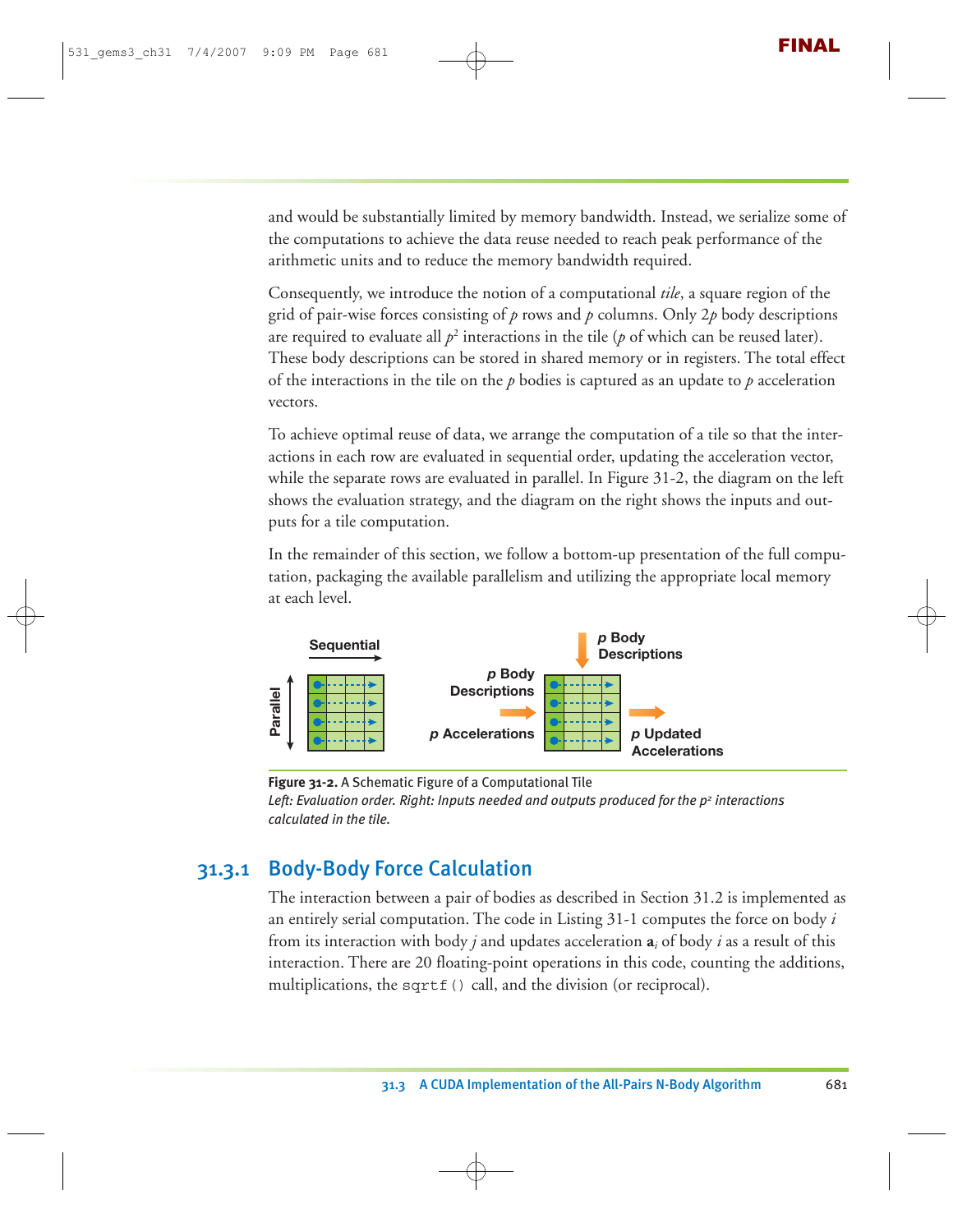**Listing 31-1.** Updating Acceleration of One Body as a Result of Its Interaction with Another Body

```
__device__ float3
bodyBodyInteraction(float4 bi, float4 bj, float3 ai)
{
  float3 r;
 // r_ij [3 FLOPS]
 r.x = bj.x - bi.x;r.y = bj.y - bi.y;r.z = bj.z - bi.z;// distSqr = dot(r_ij, r_ij) + EPS^2 [6 FLOPS]
  float distSqr = r.x * r.x + r.y * r.y + r.z * r.z + EPS2;// invDistCube =1/distSqr^(3/2) [4 FLOPS (2 mul, 1 sqrt, 1 inv)]
  float distSixth = distSqr * distSqr * distSqr;
  float invDistCube = 1.0f/sqrtf(distSixth);
  // s = m_j * invDistCube [1 FLOP]
  float s = bj.w * invDistCube;
 // a_i = a_i + s * r_ij [6 FLOPS]
 ai.x \leftarrow r.x * s;
 ai.y += r.y * s;ai.z += r.z * s;return ai;
}
```
We use CUDA's float4 data type for body descriptions and accelerations stored in GPU device memory. We store each body's mass in the *w* field of the body's float4 position. Using float4 (instead of float3) data allows *coalesced* memory access to the arrays of data in device memory, resulting in efficient memory requests and transfers. (See the *CUDA Programming Guide* (NVIDIA 2007) for details on coalescing memory requests.) Three-dimensional vectors stored in local variables are stored as float3 variables, because register space is an issue and coalesced access is not.

#### 31.3.2 Tile Calculation

A tile is evaluated by *p* threads performing the same sequence of operations on different data. Each thread updates the acceleration of one body as a result of its interaction with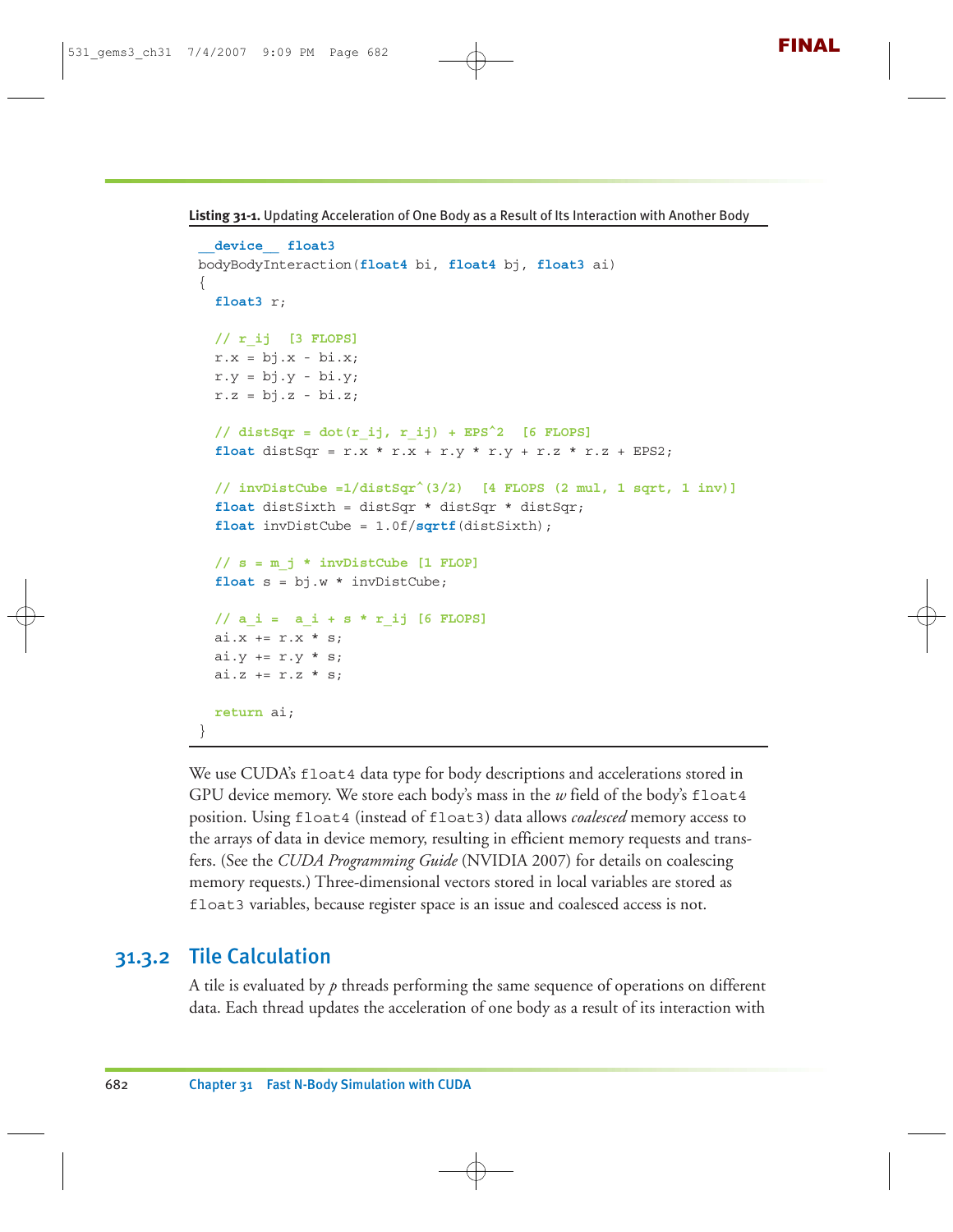*p* other bodies. We load *p* body descriptions from the GPU device memory into the shared memory provided to each *thread block* in the CUDA model. Each thread in the block evaluates *p* successive interactions. The result of the tile calculation is *p* updated accelerations.

The code for the tile calculation is shown in Listing 31-2. The input parameter myPosition holds the position of the body for the executing thread, and the array shPosition is an array of body descriptions in shared memory. Recall that  $p$  threads execute the function body in parallel, and each thread iterates over the same *p* bodies, computing the acceleration of its individual body as a result of interaction with *p* other bodies.

**Listing 31-2.** Evaluating Interactions in a *p*×*p* Tile

```
__device__ float3
tile_calculation(float4 myPosition, float3 accel)
{
  int i;
  extern shared float4[] shPosition;
  for (i = 0; i < blockDim.x; i++) {
    accel = bodyBodyInteraction(myPosition, shPosition[i], accel); 
  }
  return accel;
}
```
The G80 GPU architecture supports concurrent reads from multiple threads to a single shared memory address, so there are no shared-memory-bank conflicts in the evaluation of interactions. (Refer to the *CUDA Programming Guide* (NVIDIA 2007) for details on the shared memory broadcast mechanism used here.)

#### 31.3.3 Clustering Tiles into Thread Blocks

We define a thread block as having p threads that execute some number of tiles in sequence. Tiles are sized to balance parallelism with data reuse. The degree of parallelism (that is, the number of rows) must be sufficiently large so that multiple warps can be interleaved to hide latencies in the evaluation of interactions. The amount of data reuse grows with the number of columns, and this parameter also governs the size of the transfer of bodies from device memory into shared memory. Finally, the size of the tile also determines the register space and shared memory required. For this implementation, we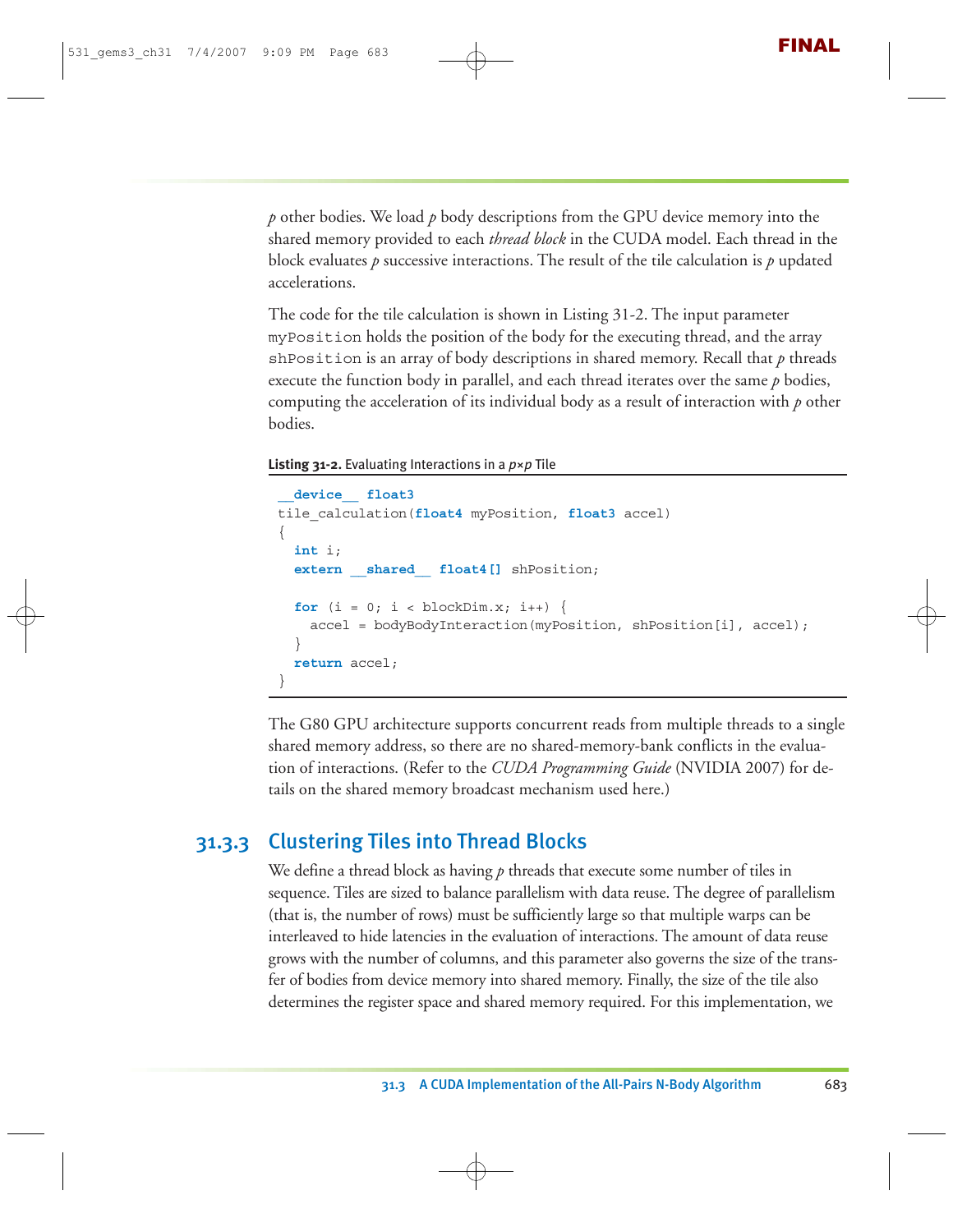have used square tiles of size  $p$  by  $p$ . Before executing a tile, each thread fetches one body into shared memory, after which the threads synchronize. Consequently, each tile starts with *p* successive bodies in the shared memory.

Figure 31-3 shows a thread block that is executing code for multiple tiles. Time spans the horizontal direction, while parallelism spans the vertical direction. The heavy lines demarcate the tiles of computation, showing where shared memory is loaded and a barrier synchronization is performed. In a thread block, there are *N*/*p* tiles, with *p* threads computing the forces on *p* bodies (one thread per body). Each thread computes all *N* interactions for one body.



**Figure 31-3.** The CUDA Kernel of Pair-Wise Forces to Calculate *Multiple threads work from left to right, synchronizing at the end of each tile of computation.*

The code to calculate N-body forces for a thread block is shown in Listing 31-3. This code is the CUDA kernel that is called from the host.

The parameters to the function calculate forces() are pointers to global device memory for the positions devX and the accelerations devA of the bodies. We assign them to local pointers with type conversion so they can be indexed as arrays. The loop over the tiles requires two synchronization points. The first synchronization ensures that all shared memory locations are populated before the gravitation computation proceeds, and the second ensures that all threads finish their gravitation computation before advancing to the next tile. Without the second synchronization, threads that finish their part in the tile calculation might overwrite the shared memory still being read by other threads.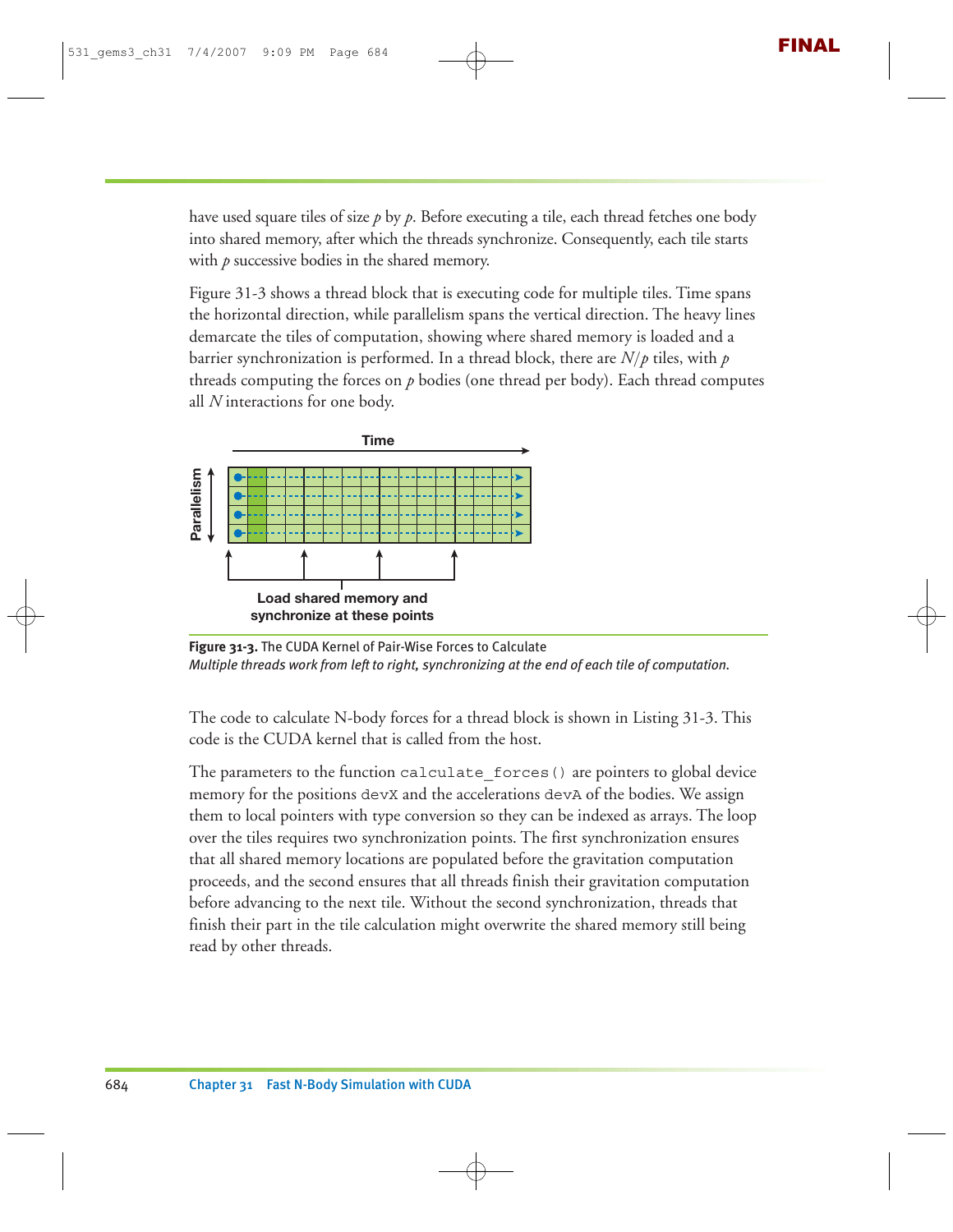**Listing 31-3.** The CUDA Kernel Executed by a Thread Block with *p* Threads to Compute the Gravitational Acceleration for *p* Bodies as a Result of All *N* Interactions

```
__global__ void
calculate_forces(void *devX, void *devA)
{
  extern shared float4[] shPosition;
  float4 *qlobalX = (float4 *)devX;float4 *globalA = (float4 *)devA;
  float4 myPosition;
  int i, tile;
  float3 acc = \{0.0f, 0.0f, 0.0f\};
  int gtid = blockIdx.x * blockDim.x + threadIdx.x;
  myPosition = globalX[gtid];
  for (i = 0, tile = 0; i < N; i + p, tile++) {
    int idx = tile * blockDim.x + threadIdx.x;
    shPosition[threadIdx.x] = globalX[idx];
    __syncthreads();
    acc = tile calculation(myPosition, acc);__syncthreads();
  }
  // Save the result in global memory for the integration step.
  float4 acc4 = \{acc.x, acc.y, acc.z, 0.0f\};qlobalA[qtid] = acc4;}
```
#### 31.3.4 Defining a Grid of Thread Blocks

The kernel program in Listing 31-3 calculates the acceleration of *p* bodies in a system, caused by their interaction with all *N* bodies in the system. We invoke this program on a *grid* of thread blocks to compute the acceleration of all *N* bodies. Because there are *p* threads per block and one thread per body, the number of thread blocks needed to complete all *N* bodies is  $N/p$ , so we define a 1D grid of size  $N/p$ . The result is a total of  $N$  threads that perform  $N$  force calculations each, for a total of  $N^2$  interactions.

Evaluation of the full grid of interactions can be visualized as shown in Figure 31-4. The vertical dimension shows the parallelism of the 1D grid of *N*/*p* independent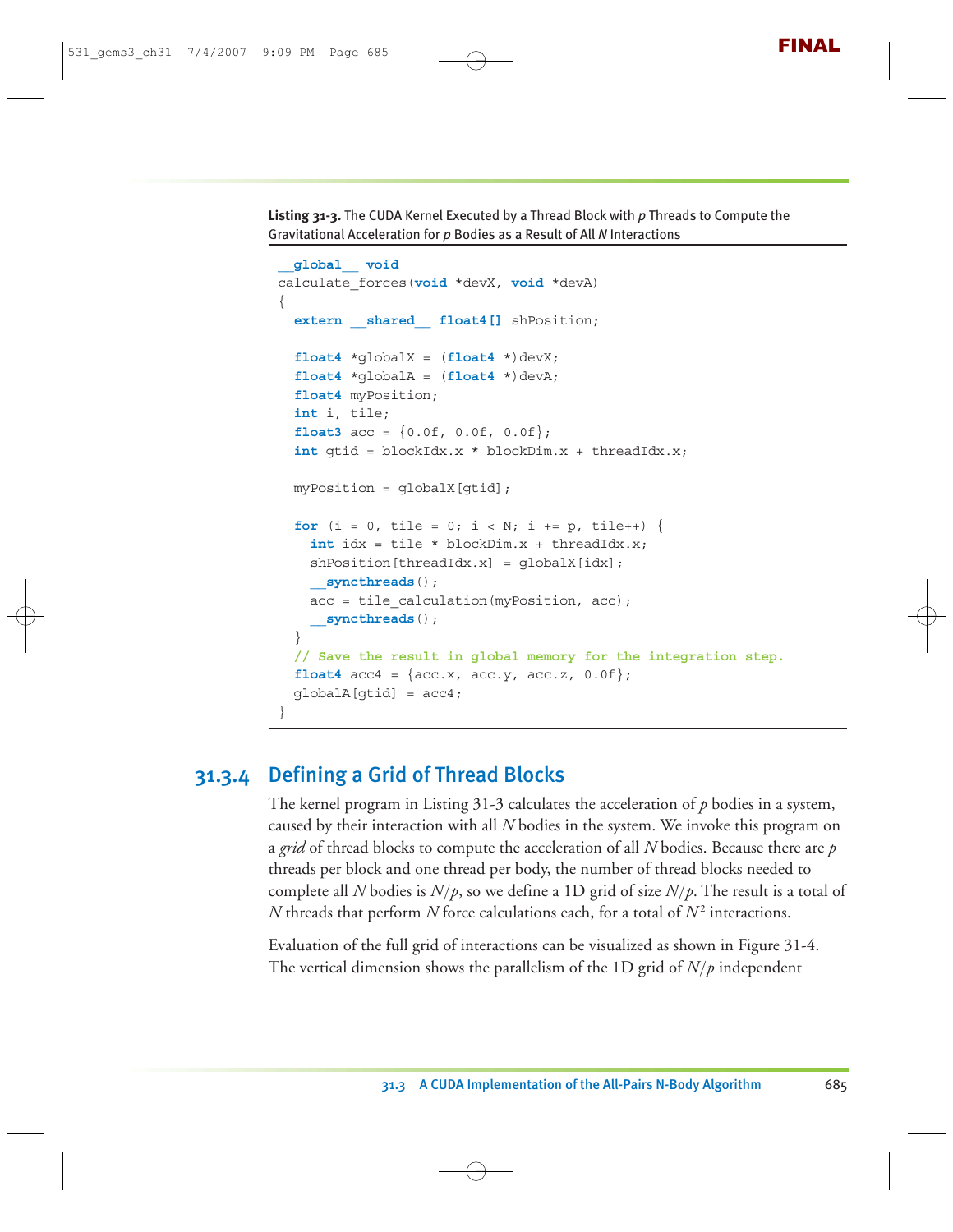thread blocks with *p* threads each. The horizontal dimension shows the sequential processing of *N* force calculations in each thread. A thread block reloads its shared memory every *p* steps to share *p* positions of data.



**Figure 31-4.** The Grid of Thread Blocks That Calculates All *N*<sup>2</sup> Forces *Here there are four thread blocks with four threads each.*

# **31.4 Performance Results**

By simply looking at the clocks and capacities of the GeForce 8800 GTX GPU, we observe that it is capable of 172.8 gigaflops (128 processors, 1.35 GHz each, one floatingpoint operation completed per cycle per processor). Multiply-add instructions (MADs) perform two floating-point operations every clock cycle, doubling the potential performance. Fortunately, the N-body code has several instances where MAD instructions are generated by the compiler, raising the performance ceiling well over 172.8 gigaflops.

Conversely, complex instructions such as inverse square root require multiple clock cycles. The *CUDA Programming Guide* (NVIDIA 2007) says to expect 16 clock cycles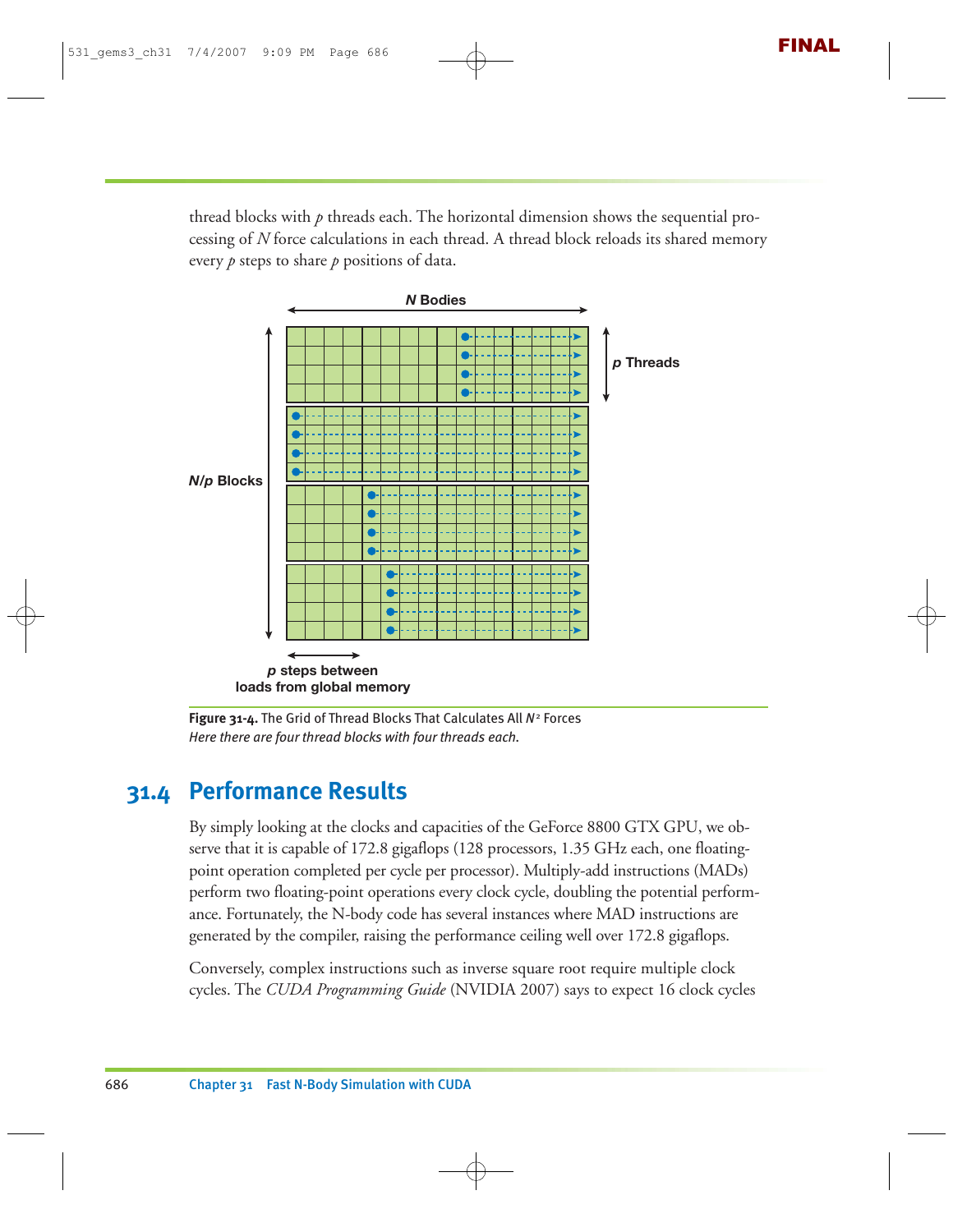per warp of 32 threads, or four times the amount of time required for the simpler operations. Our code uses one inverse-square-root instruction per interaction.

When comparing gigaflop rates, we simply count the floating-point operations listed in the high-level code. By counting the floating-point operations in the bodyBody-Interaction code (Listing 31-1), we see nine additions, nine multiplications, one square root, and one division. Division and square root clearly require more time than addition or multiplication, and yet we still assign a cost of 1 flop each,<sup>2</sup> yielding a total of 20 floating-point operations per pair-wise force calculation. This value is used throughout the chapter to compute gigaflops from interactions per second.

#### 31.4.1 Optimization

Our first implementation achieved 163 gigaflops for 16,384 bodies. This is an excellent result, but there are some optimizations we can use that will increase the performance.

#### Performance Increase with Loop Unrolling

The first improvement comes from *loop unrolling*, where we replace a single body-body interaction call in the inner loop with 2 to 32 calls to reduce loop overhead. A chart of performance for small unrolling factors is shown in Figure 31-5.

We examined the code generated by the CUDA compiler for code unrolled with 4 successive calls to the body-body interaction function. It contains 60 instructions for the 4 in-lined calls. Of the 60 instructions, 56 are floating-point instructions, containing 20 multiply-add instructions and 4 inverse-square-root instructions. Our best hope is that the loop will require 52 cycles for the non-inverse-square-root floating-point instructions, 16 cycles for the 4 inverse-square-root instructions, and 4 cycles for the loop control, totaling 72 cycles to perform 80 floating-point operations.

If this performance is achieved, the G80 GPU will perform approximately 10 billion body-body interactions per second (128 processors at 1350 MHz, computing 4 bodybody interactions in 72 clock cycles), or more than 200 gigaflops. This is indeed the performance we observe for  $N > 8192$ , as shown in Figure 31-6.

<sup>2.</sup> Although we count  $1.0$ /sqrt(x) as two floating-point operations, it may also be assumed to be a single operation called "rsqrt()" (Elsen et al. 2006). Doing so reduces the flop count per interaction to 19 instead of 20. Some researchers use a flop count of 38 for the interaction (Hamada and Iitaka 2007); this is an arbitrary conversion based on an historical estimate of the running time equivalent in flops of square root and reciprocal. It bears no relation to the actual number of floating-point operations.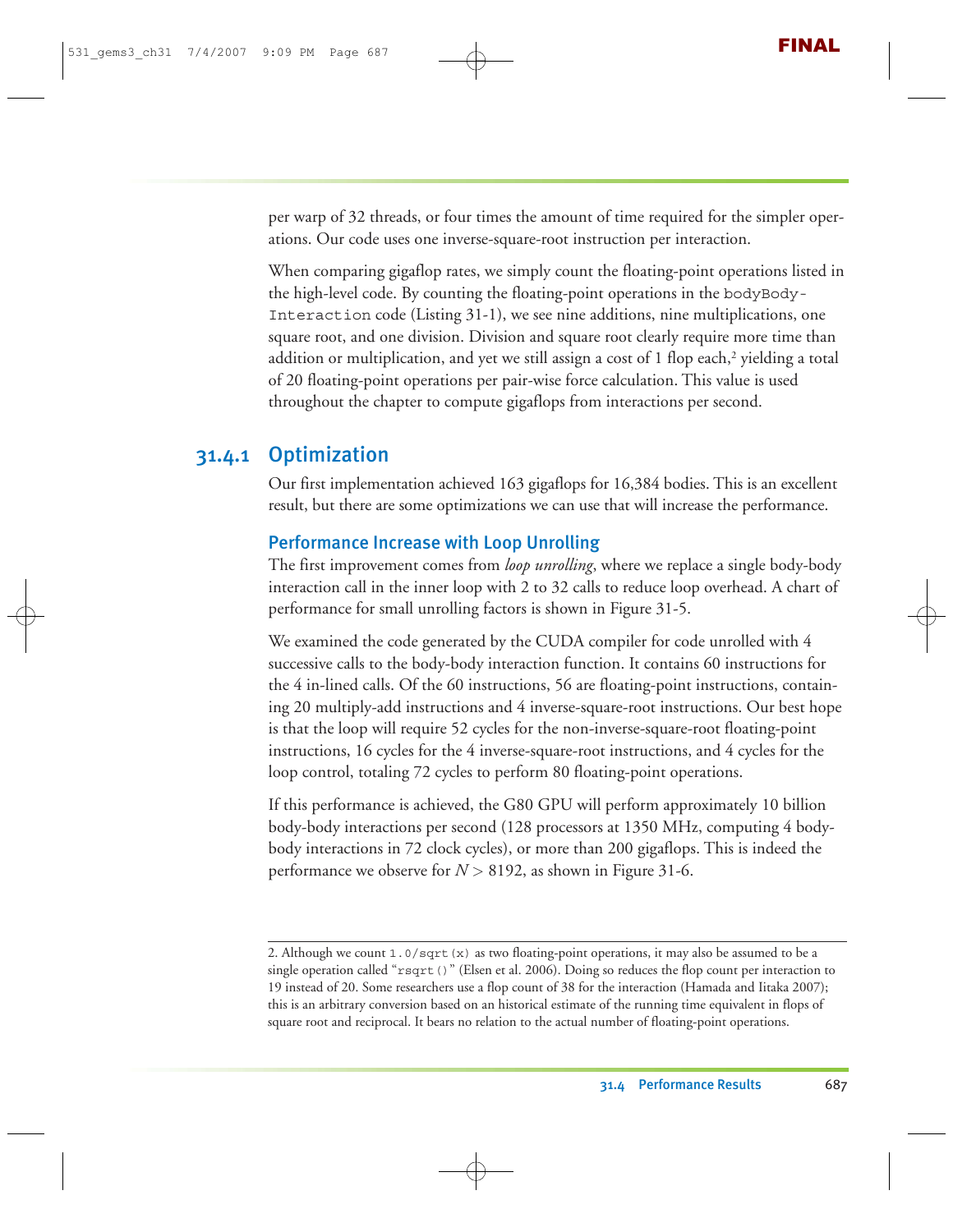

**Figure 31-5.** Performance Increase with Loop Unrolling

*This graph shows the effect of unrolling a loop by replicating the body of the loop 1, 2, and 4 times for simulations with 1024, 4096, and 16,384 bodies. The performance increases, as does register usage, until the level of multiprogramming drops with an unrolling factor of 8.*



**Figure 31-6.** Performance Increase as *N* Grows

*This graph shows observed gigaflop rates for varying problem sizes, where each pair-wise force calculation is considered to require 20 floating-point operations. There are evident inefficiencies when N* < *4096, but performance is consistently high for N* ≥ *4096.*

#### Performance Increase as Block Size Varies

Another performance-tuning parameter is the value of *p*, the size of the tile. The total memory fetched by the program is  $N^2/p$  for each integration time step of the algorithm, so increasing *p* decreases memory traffic. There are 16 multiprocessors on the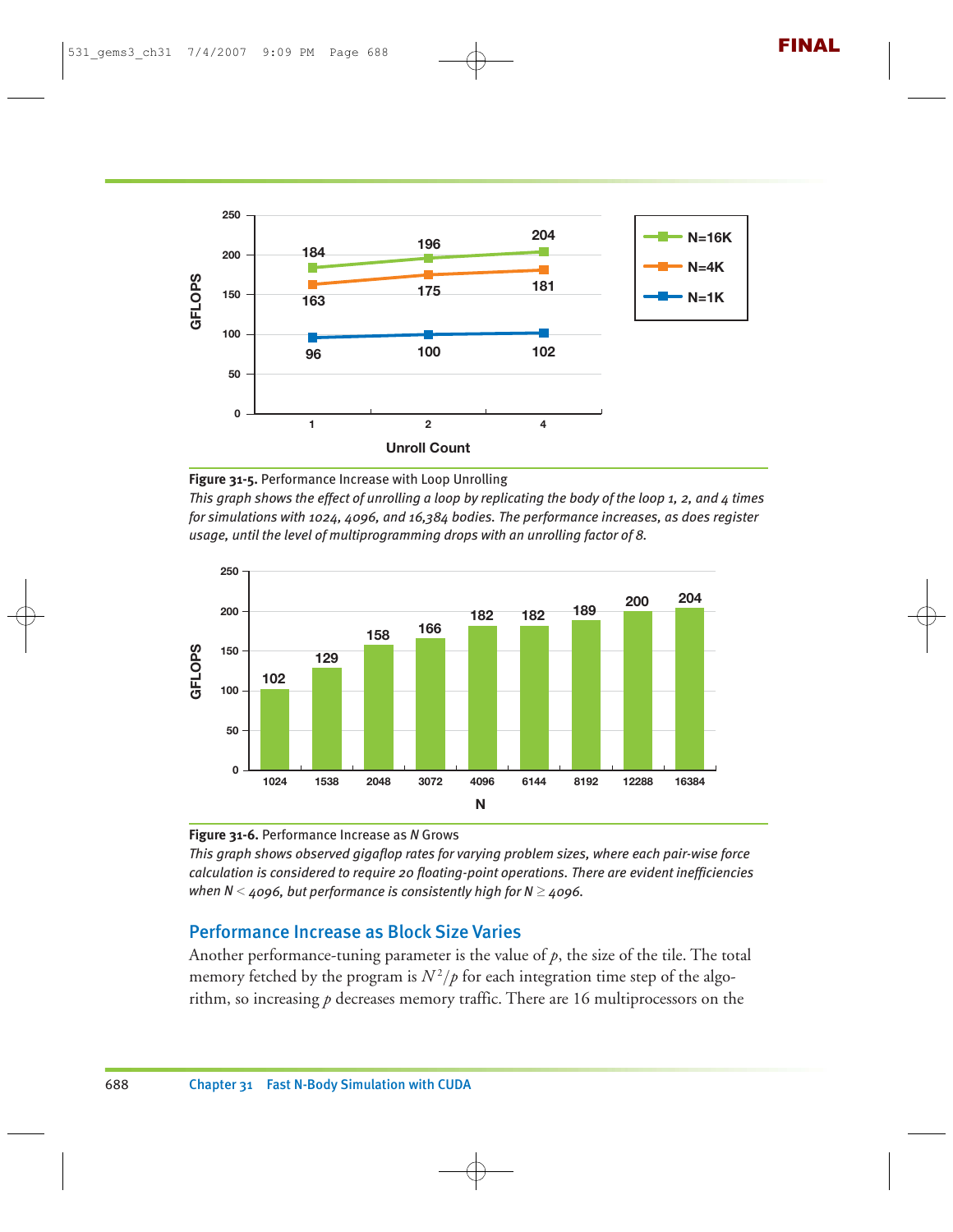GeForce 8800 GTX GPU, so  $p$  cannot be arbitrarily large; it must remain small enough so that  $N/p$  is 16 or larger. Otherwise, some multiprocessors will be idle.

Another reason to keep *p* small is the concurrent assignment of thread blocks to multiprocessors. When a thread block uses only a portion of the resources on a multiprocessor (such as registers, thread slots, and shared memory), multiple thread blocks are placed on each multiprocessor. This technique provides more opportunity for the hardware to hide latencies of pipelined instruction execution and memory fetches. Figure 31-7 shows how the performance changes as  $p$  is varied for  $N = 1024$ , 4096, and 16,384.

#### Improving Performance for Small N

A final optimization that we implemented—using multiple threads per body attempts to improve performance for  $N < 4096$ . As N decreases, there is not enough work with one thread per body to adequately cover all the latencies in the GeForce 8800 GTX GPU, so performance drops rapidly. We therefore increase the number of active threads by using multiple threads on each row of a body's force calculation. If the additional threads are part of the same thread block, then the number of memory requests increases, as does the number of warps, so the latencies begin to be covered again. Our current register use limits the number of threads per block to 256 on the 8800 GTX GPU (blocks of 512 threads fail to run), so we split each row into *q* segments, keeping  $p \times q \le 256$ .



**Figure 31-7.** Performance as Block Size Varies

*This graph shows how performance changes as the tile size p changes, for N = 1024, 4096, and 16,384. Larger tiles lead to better performance, as long as all 16 multiprocessors are in use, which explains the decline for N* = *1024.*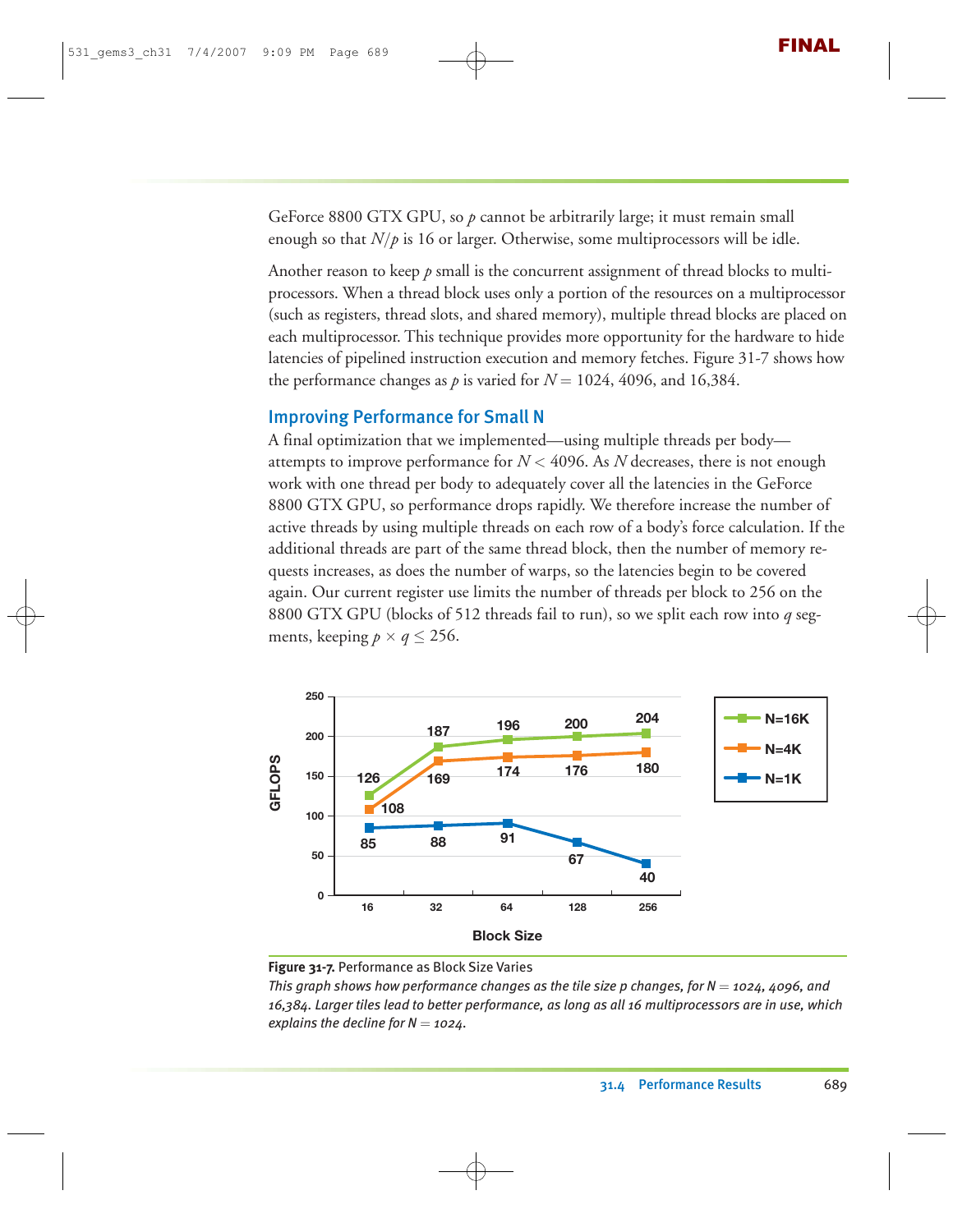Splitting the rows has the expected benefit. Using two threads to divide the work increased performance for  $N = 1024$  by 44 percent. The improvement rapidly diminishes when splitting the work further. And of course, for *N* > 4096, splitting had almost no effect, because the code is running at nearly peak performance. Fortunately, splitting did not reduce performance for large *N*. Figure 31-8 shows a graph demonstrating the performance gains.



**Figure 31-8.** Performance Increase by Using Multiple Threads per Body *This chart demonstrates that adding more threads to problems of small N improves performance. When the total force on one body is computed by two threads instead of one, performance increases by as much as 44 percent. Using more than four threads per body provides no additional performance gains.*

#### 31.4.2 Analysis of Performance Results

When we judge the performance gain of moving to the GeForce 8800 GTX GPU, the most surprising and satisfying result is the speedup of the N-body algorithm compared to its performance on a CPU. The performance is much larger than the comparison of peak floating-point rates between the GeForce 8800 GTX GPU and Intel processors. We speculate that the main reason for this gain is that Intel processors require dozens of unpipelined clock cycles for the division and square root operations, whereas the GPU has a single instruction that performs an inverse square root. Intel's Streaming SIMD Extensions (SSE) instruction set includes a four-clock-cycle 1/sqrt(*x*) instruction (vec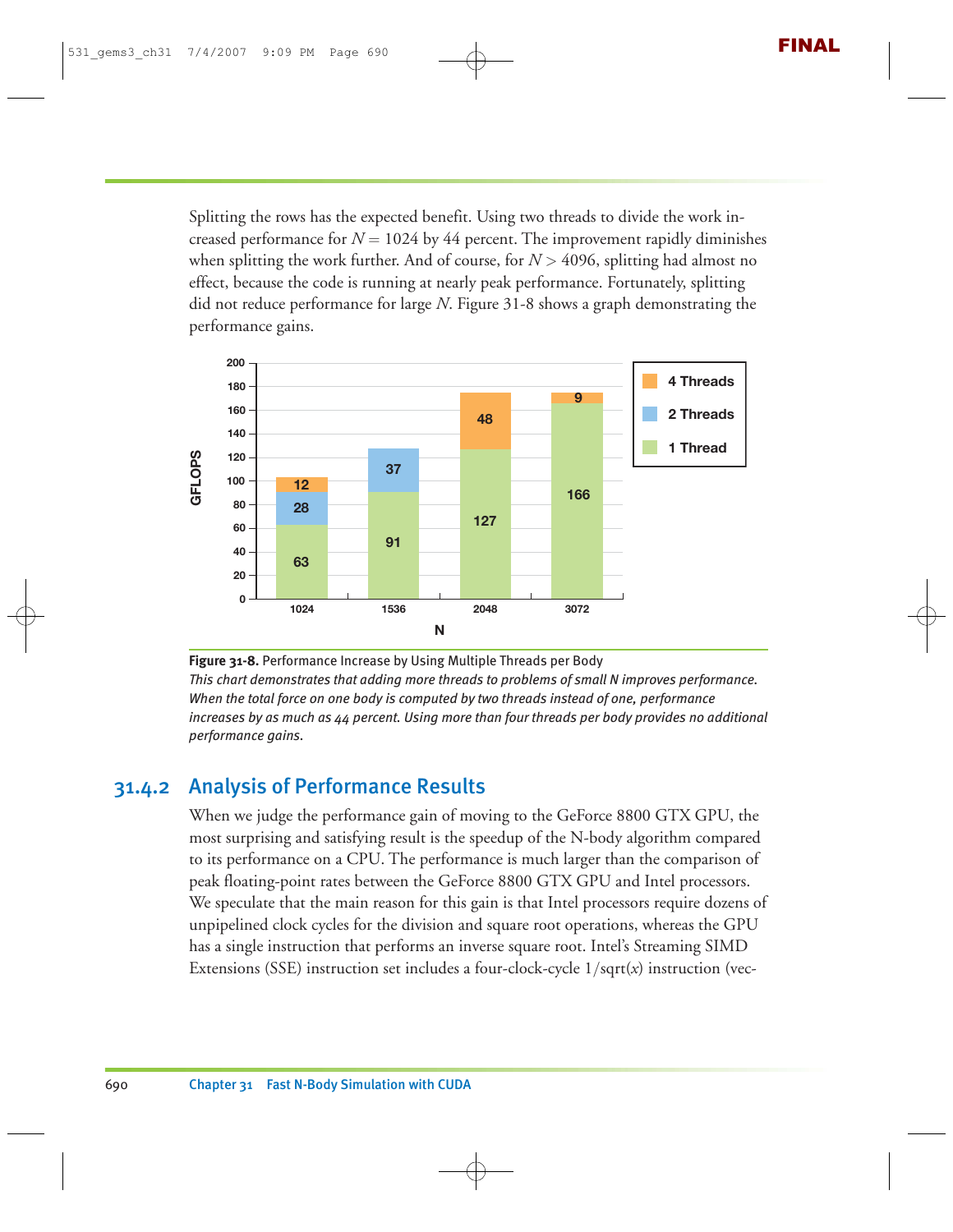tor and scalar), but the accuracy is limited to 12 bits. In a technical report from Intel (Intel 1999), a method is proposed to increase the accuracy over a limited domain, but the cost is estimated to be 16 clock cycles.

## **31.5 Previous Methods Using GPUs for N-Body Simulation**

The N-body problem has been studied throughout the history of computing. In the 1980s several hierarchical and mesh-style algorithms were introduced, successfully reducing the  $O(N^2)$  complexity. The parallelism of the N-body problem has also been studied as long as there have been parallel computers. We limit our review to previous work that pertains to achieving high performance using GPU hardware.

In 2004 we built an N-body application for GPUs by using Cg and OpenGL (Nyland, Harris, and Prins 2004). Although Cg presented a more powerful GPU programming language than had previously been available, we faced several drawbacks to building the application in a graphics environment. All data were either read-only or write-only, so a double-buffering scheme had to be used. All computations were initiated by drawing a rectangle whose pixel values were computed by a shader program, requiring  $O(N^2)$ memory. Because of the difficulty of programming complex algorithms in the graphics API, we performed simple brute-force computation of all pair-wise accelerations into a single large texture, followed by a parallel sum reduction to get the vector of total accelerations. This sum reduction was completely bandwidth bound because of the lack of on-chip shared memory. The maximum texture-size limitation of the GPU limited the largest number of bodies we could handle (at once) to 2048. Using an out-of-core method allowed us to surpass that limit.

A group at Stanford University (Elsen et al. 2006) created an N-body solution similar to the one described in this chapter, using the BrookGPU programming language (Buck et al. 2004), gathering performance data from execution on an ATI X1900 XTX GPU. They concluded that loop unrolling significantly improves performance. They also concluded that achieving good performance when  $N < 4096$  is difficult and suggest a similar solution to ours, achieving similar improvement. The Stanford University group compares their GPU implementation to a highly tuned CPU implementation (SSE assembly language that achieves 3.8 gigaflops, a performance metric we cannot match) and observe the GPU outperforming the CPU by a factor of 25. They provide code (written in BrookGPU) and analyze what the code and the hardware are doing. The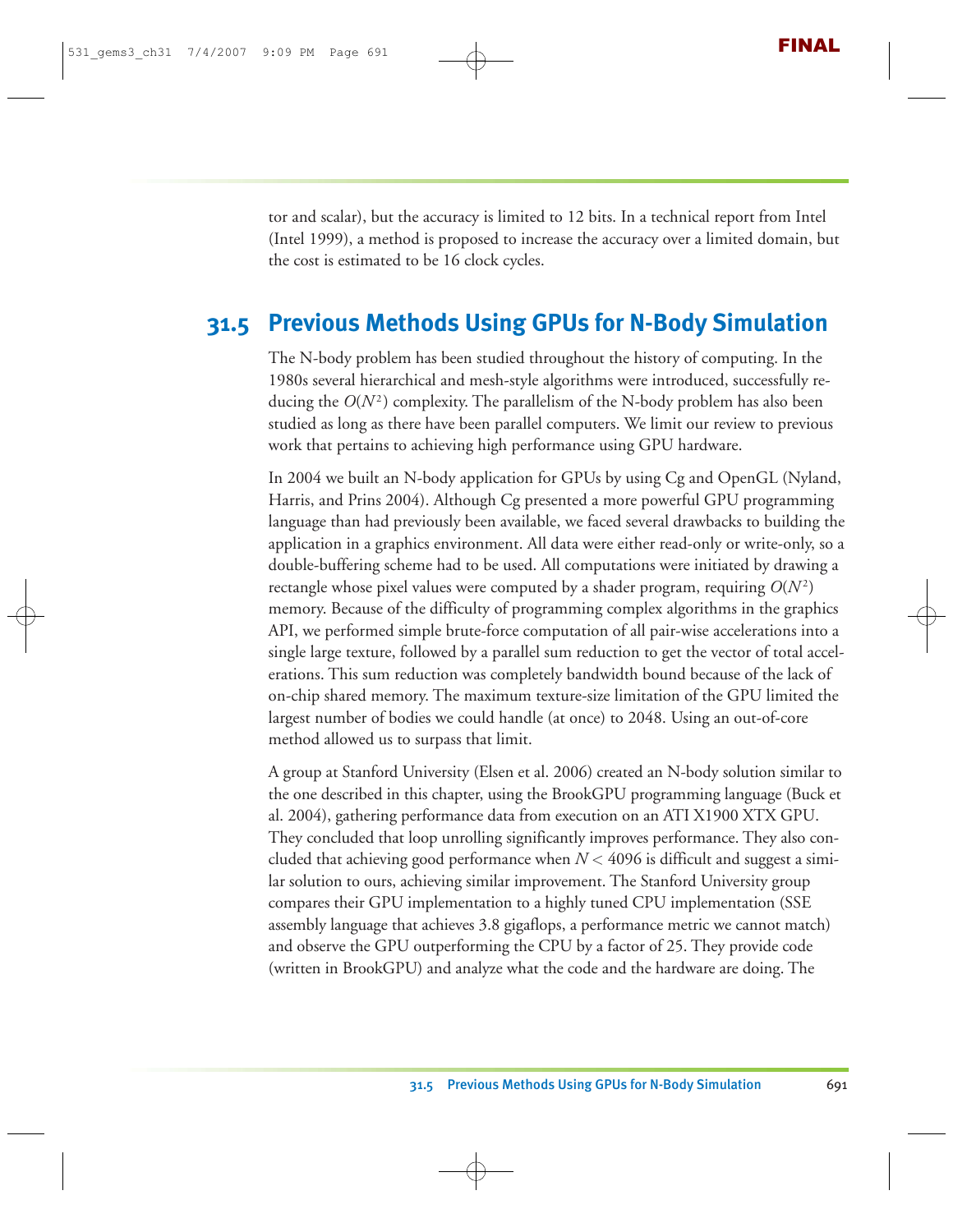GPU hardware they used achieves nearly 100 gigaflops. They also remind us that the CPU does half the number of force calculations of the GPU by using the symmetry of  $\mathbf{f}_{ii} = -\mathbf{f}_{ii}$ .

Since the release of the GeForce 8800 GTX GPU and CUDA, several implementations of N-body applications have appeared. Two that caught our attention are Hamada and Iitaka 2007 and Portegies Zwart et al. 2007. Both implementations mimic the Gravity Pipe (GRAPE) hardware (Makino et al. 2000), suggesting that the GeForce 8800 GTX GPU replace the GRAPE custom hardware. Their N-body method uses a multiple time-step scheme, with integration steps occurring at different times for different bodies, so the comparison with these two methods can only be done by comparing the number of pair-wise force interactions per second. We believe that the performance we have achieved is nearly two times greater than the performance of the cited works.

# **31.6 Hierarchical N-Body Methods**

Many practical N-body applications use a hierarchical approach, recursively dividing the space into subregions until some criterion is met (for example, that the space contains fewer than *k* bodies). For interactions within a leaf cell, the all-pairs method is used, usually along with one or more layers of neighboring leaf cells. For interactions with subspaces farther away, far-field approximations are used. Popular hierarchical methods are Barnes-Hut (Barnes and Hut 1986) and Greengard's fast multipole method (Greengard 1987, Greengard and Huang 2002).

Both algorithms must choose how to interact with remote leaf cells. The general result is that many body-cell or cell-cell interactions require an all-pairs solution to calculate the forces. The savings in the algorithm comes from the use of a multipole expansion of the potential due to bodies at a distance, rather than from interactions with the individual bodies at a distance.

As an example in 3D, consider a simulation of 218 bodies (256 K), decomposed into a depth-3 octree containing 512 leaf cells with 512 bodies each. The minimum neighborhood of cells one layer deep will contain 27 leaf cells, but probably many more will be used. For each leaf cell, there are at least  $27 \times 512 \times 512$  pair-wise force interactions to compute. That yields more than 7 million interactions per leaf cell, which in our implementation would require less than 1 millisecond of computation to solve. The total time required for all 512 leaf cells would be less than a half-second.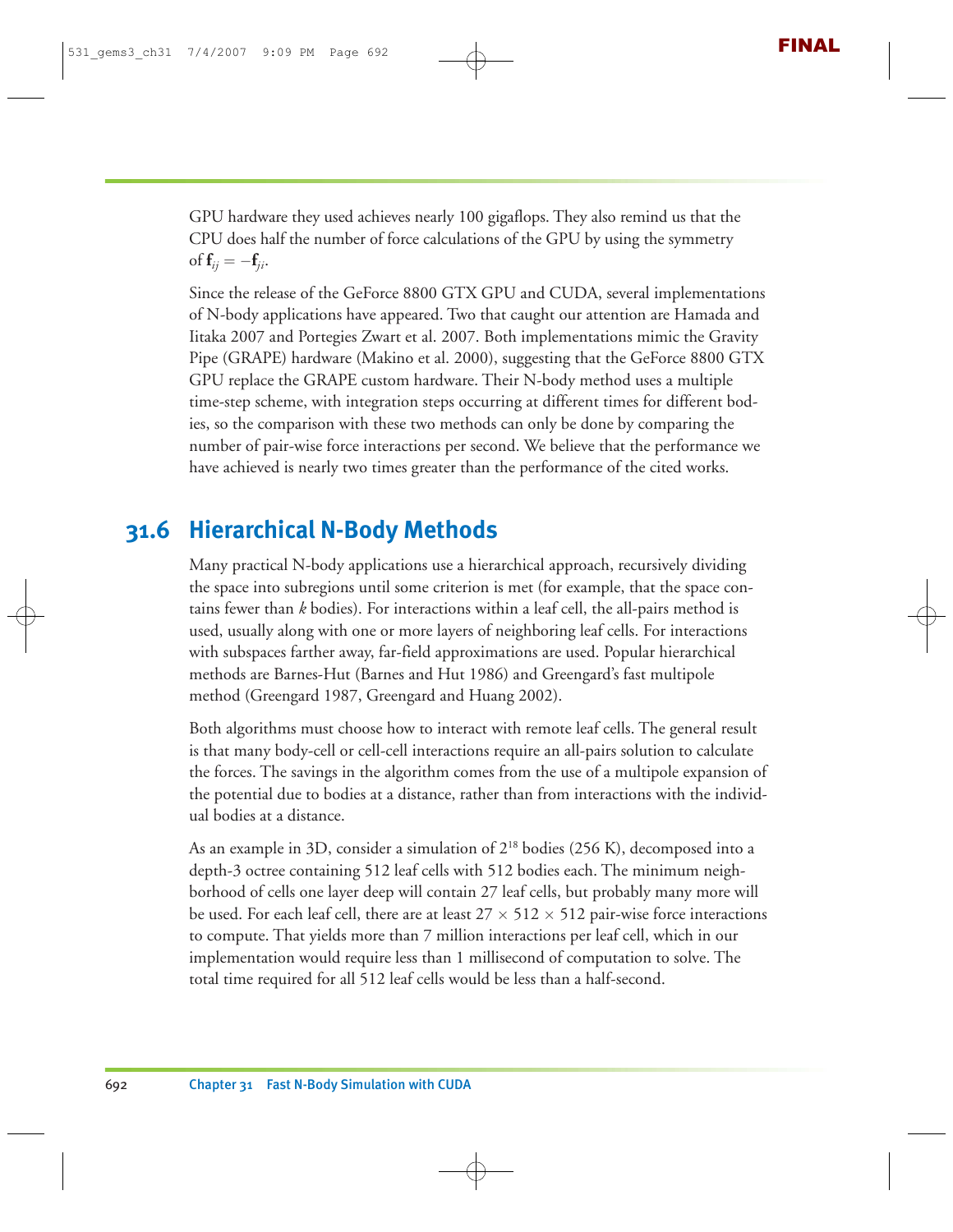Contrast this with our all-pairs implementation<sup>3</sup> on an Intel Core  $2$  Duo<sup>4</sup> that achieves about 20 million interactions per second. The estimated time for the same calculation is about 90 seconds (don't forget that the CPU calculates only half as many pair-wise interactions). Even the high-performance implementations that compute 100 million interactions per second require 18 seconds. One way to alleviate the load is to deepen the hierarchical decomposition and rely more on the far-field approximations, so that the leaf cells would be populated with fewer particles. Of course, the deeper tree means more work in the far-field segment.

We believe that the savings of moving from the CPU to the GPU will come not only from the increased computational horsepower, but also from the increased size of the leaf cells, making the hierarchical decomposition shallower, saving time in the far-field evaluation as well. In future work we hope to implement the BH or FMM algorithms, to evaluate the savings of more-efficient algorithms.

# **31.7 Conclusion**

It is difficult to imagine a real-world algorithm that is better suited to execution on the G80 architecture than the all-pairs N-body algorithm. In this chapter we have demonstrated three features of the algorithm that help it achieve such high efficiency:

- Straightforward parallelism with sequential memory access patterns
- Data reuse that keeps the arithmetic units busy
- Fully pipelined arithmetic, including complex operations such as inverse square root, that are much faster clock-for-clock on a GeForce 8800 GTX GPU than on a CPU

The result is an algorithm that runs more than 50 times as fast as a highly tuned serial implementation (Elsen et al. 2006) or 250 times faster than our portable C implementation. At this performance level, 3D simulations with large numbers of particles can be run interactively, providing 3D visualizations of gravitational, electrostatic, or other mutual-force systems.

<sup>3.</sup> Our implementation is single-threaded, does not use any SSE instructions, and is compiled with gcc. Other specialized N-body implementations on Intel processors achieve 100 million interactions a second (Elsen et al. 2006).

<sup>4.</sup> Intel Core 2 Duo 6300 CPU at 1.87 GHz with 2.00 GB of RAM.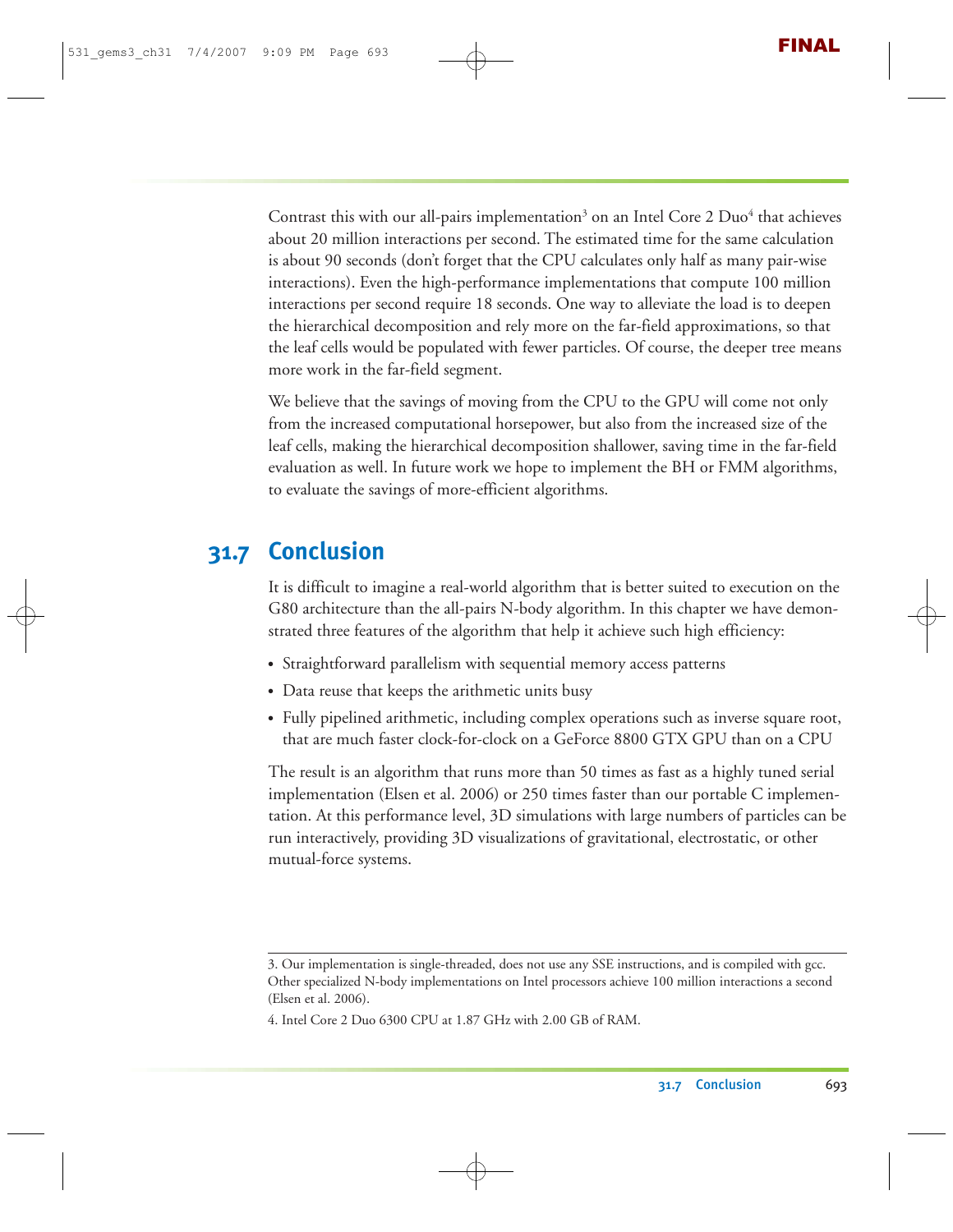# **31.8 References**

Aarseth, S. 2003. *Gravitational N-Body Simulations*. Cambridge University Press.

- Barnes, J., and P. Hut. 1986. "A Hierarchical O(n log n) Force Calculation Algorithm." *Nature* 324.
- Buck, I., T. Foley, D. Horn, J. Sugerman, K. Fatahalian, M. Houston, and P. Hanrahan. 2004. "Brook for GPUs: Stream Computing on Graphics Hardware." In *ACM Transactions on Graphics (Proceedings of SIGGRAPH 2004)* 23(3).
- Darden, T., D. York, and L. Pederson. 1993. "Particle Mesh Ewald: An N log(N) Method for Ewald Sums in Large Systems." *Journal of Chemical Physics* 98(12), p. 10089.
- Dehnen, Walter. 2001. "Towards Optimal Softening in 3D N-body Codes: I. Minimizing the Force Error." *Monthly Notices of the Royal Astronomical Society* 324, p. 273.
- Dyer, Charles, and Peter Ip. 1993. "Softening in N-Body Simulations of Collisionless Systems." *The Astrophysical Journal* 409, pp. 60–67.
- Elsen, Erich, Mike Houston, V. Vishal, Eric Darve, Pat Hanrahan, and Vijay Pande. 2006. "N-Body Simulation on GPUs." Poster presentation. Supercomputing 06 Conference.
- Greengard, L. 1987. *The Rapid Evaluation of Potential Fields in Particle Systems*. ACM Press.
- Greengard, Leslie F., and Jingfang Huang. 2002. "A New Version of the Fast Multipole Method for Screened Coulomb Interactions in Three Dimensions." *Journal of Computational Physics* 180(2), pp. 642–658.
- Hamada, T., and T. Iitaka. 2007. "The Chamomile Scheme: An Optimized Algorithm for N-body Simulations on Programmable Graphics Processing Units." *ArXiv Astrophysics e-prints*, astro-ph/0703100, March 2007.
- Hockney, R., and J. Eastwood. 1981. *Computer Simulation Using Particles*. McGraw-Hill.
- Intel Corporation. 1999. "Increasing the Accuracy of the Results from the Reciprocal and Reciprocal Square Root Instructions Using the Newton-Raphson Method." Version 2.1. Order Number: 243637-002. Available online at http://cache-www.intel.com/cd/00/00/04/10/41007\_nrmethod.pdf.
- Intel Corporation. 2003. *Intel Pentium 4 and Intel Xeon Processor Optimization Reference Manual.* Order Number: 248966-007.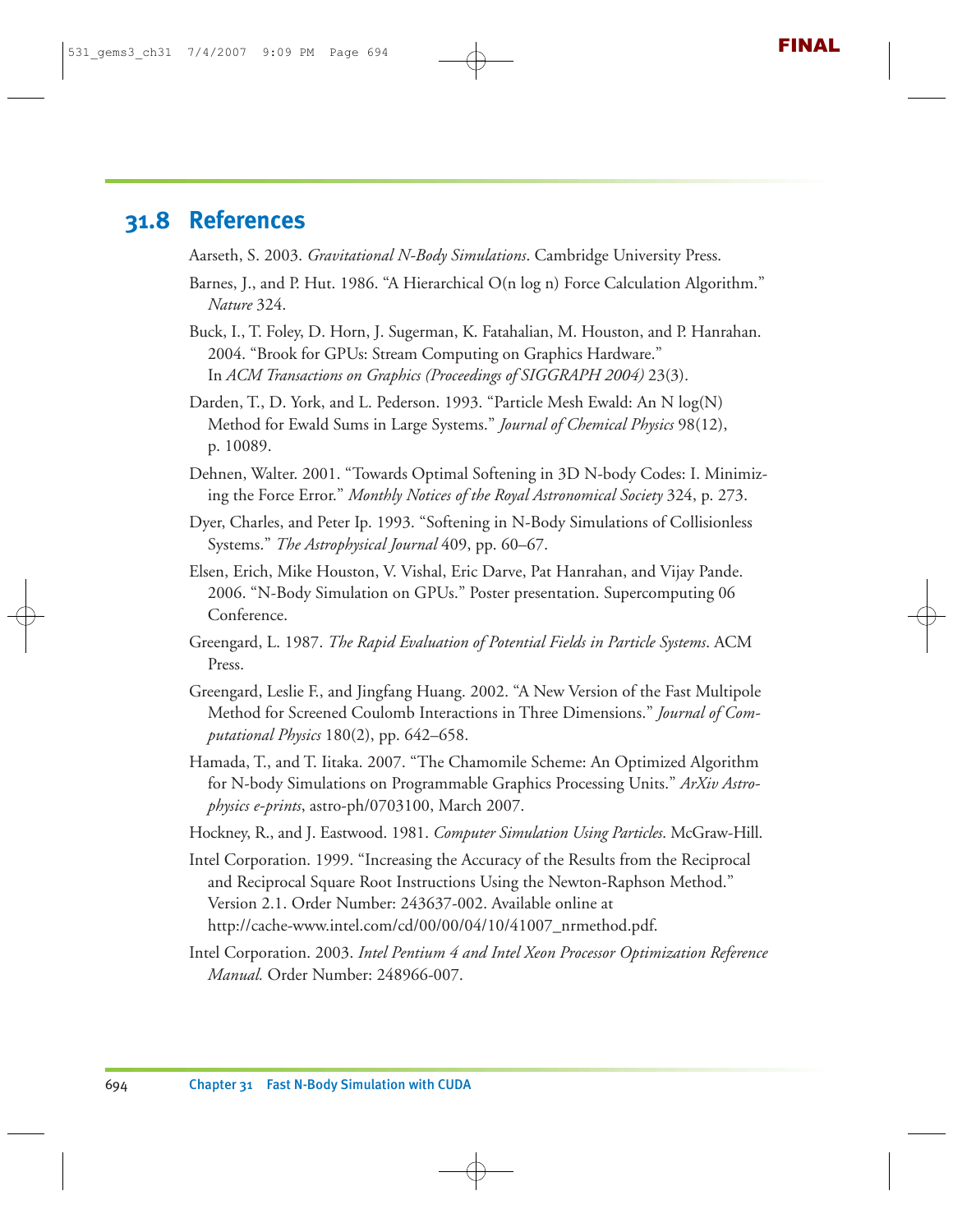- Johnson, Vicki, and Alper Ates. 2005. "NBodyLab Simulation Experiments with GRAPE-6a and MD-GRAPE2 Acceleration." *Astronomical Data Analysis Software and Systems XIV P3-1-6*, ASP Conference Series, Vol. XXX, P. L. Shopbell, M. C. Britton, and R. Ebert, eds. Available online at http://nbodylab.interconnect.com/docs/P3.1.6\_revised.pdf.
- Makino, J., T. Fukushige, and M. Koga. 2000. "A 1.349 Tflops Simulation of Black Holes in a Galactic Center on GRAPE-6." In *Proceedings of the 2000 ACM/IEEE Conference on Supercomputing*.
- NVIDIA Corporation. 2007. *NVIDIA CUDA Compute Unified Device Architecture Programming Guide.* Version 0.8.1.
- Nyland, Lars, Mark Harris, and Jan Prins. 2004. "The Rapid Evaluation of Potential Fields Using Programmable Graphics Hardware." Poster presentation at  $\mathrm{G} \mathrm{P}^2$ , the ACM Workshop on General Purpose Computing on Graphics Hardware.
- Portegies Zwart, S., R. Belleman, and P. Geldof. 2007. "High Performance Direct Gravitational N-body Simulations on Graphics Processing Unit." *ArXiv Astrophysics e-prints*, astro-ph/0702058, Feb. 2007.
- Verlet, J. 1967. "Computer Experiments on Classical Fluids." *Physical Review* 159(1), pp. 98–103.